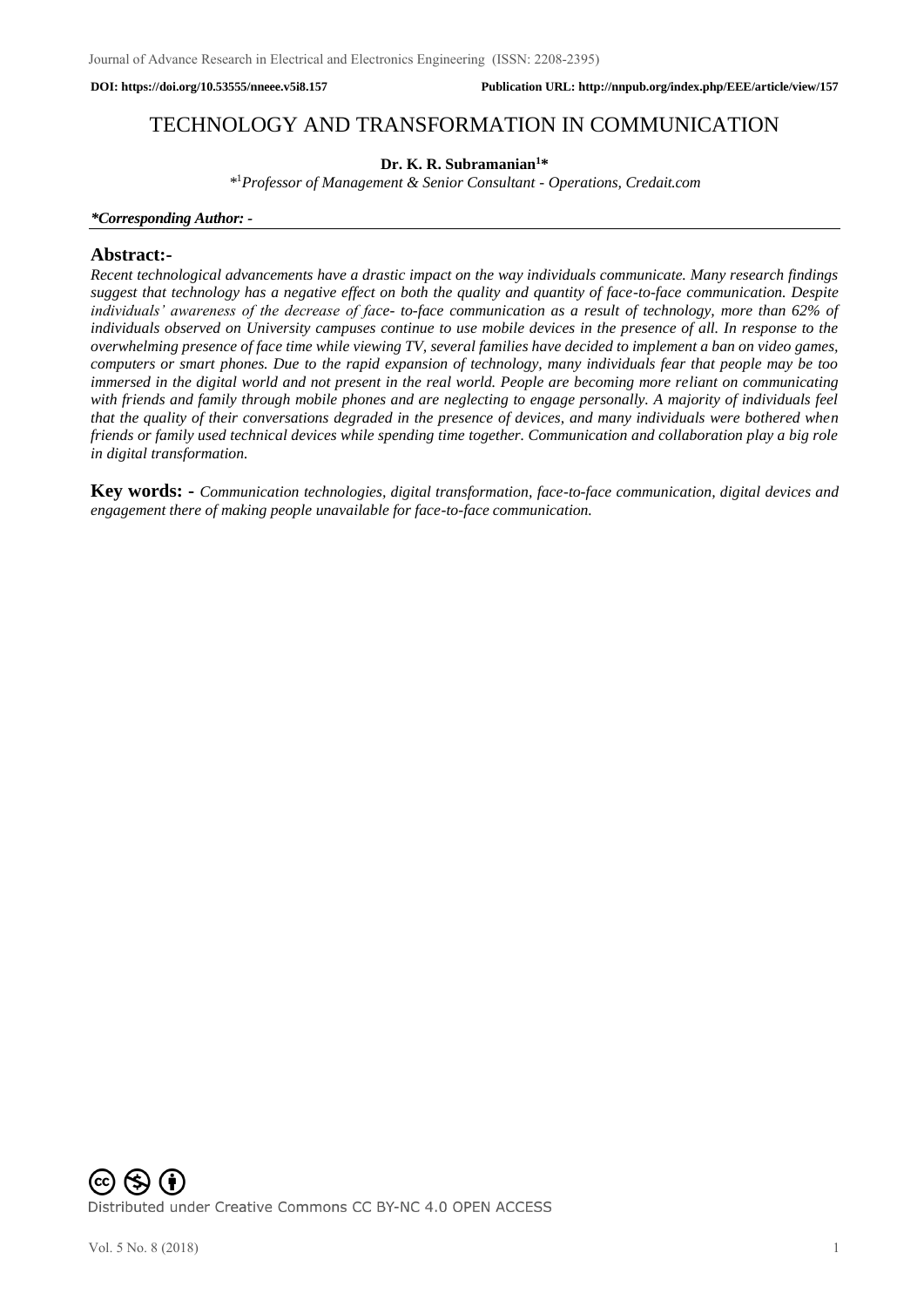## **INTRODUCTION**

Many studies have been conducted regarding effect on social interaction and face-to face communication since the rise of mobile telephones and social media usage in the late 2000s. With technology advancing at a rapid speed and human interaction changing just as quickly, it may be impossible to predict the future. However, everyone should be aware that human interaction as was once known may have already changed forever. Over the last few years there has been a lot of noise about digital transformation in the workplace. We have been informed that as the business world starts moving faster and becoming more global, 'digitization" is the only way to keep up. But what do we mean by digitization?



**Figure 1: Digital transformation of workplace**

Digital transformation means many different things to different people. In general, we think of it as the transformation of business activities and processes to leverage digital technologies. But technology in itself is not the answer – to be meaningful, it is more of a way of *doing* things rather than the *thing* itself. There is no shortage of new digital technologies to invest in, from social, mobile, big data, cloud, Internet of Technologies, etc. Often the rush to fix a one-off problem results in a solution that is not integrated with the rest of the business infrastructure – including the employees themselves. The promise of a digital workplace that is more agile, productive and responsive is terrific, but to successfully transform it means a real focus on the human elements.

Employee engagement, user experience and adoption of the new tools make the difference between success and failure. One of the most important elements, if not THE most important element of a successful workplace, is effective communication. Using the right technology to transform the way employees and customers engage, interact and build relationships needs to be top of mind for all organizations. Workplace Communication and collaboration play a role in digital transformation.

Successful businesses are always on the look[out for current a](http://www.forbes.com/sites/ajagrawal/2016/01/11/8-tech-trends-changing-how-we-work-in-2016/#5fb18ea7013d)n[d future t](http://raconteur.net/business/top-8-tech-trends-for-the-future-workplace)rends in technology[. Studies show t](http://www.gensler.com/uploads/document/337/file/2013_US_Workplace_Survey_07_15_2013.pdf)hat employees are more satisfied and effective when they get to decide when, where, and how they work. [Telecommuters a](http://www.gallup.com/poll/184649/telecommuting-work-climbs.aspx)nd off-site [freelancers a](http://raconteur.net/business/demand-for-freelancers-continues-to-grow)re becoming ever more common, and people increasingly want to be able to work wherever they choose. Technology is the fuel that enables these trends to grow. Mobile devices, the cloud, collaborative software, and other advances allow for greater flexibility inside and outside of the physical office space.

Technology lets teams interact in new ways. The days of being limited by face-to-face meetings and impersonal conference calls are long over. Today's teams can work remotely, asynchronously, and across wide distances. They can use apps for file-sharing, real-time interaction, and communication management, to make collaboration as seamless as possible. Technology allows for the automation and streamlining of many operational processes and day- to-day tasks. While these changes certainly require adjustments[, automation improves overall](http://www.computerweekly.com/feature/Automating-workloads-to-improve-business-efficiency) [business efficiency. A](http://www.computerweekly.com/feature/Automating-workloads-to-improve-business-efficiency)nd at the individual level, automation can give workers the time to focus on other, more creative and thoughtful aspects of their jobs. Also at the individual level, work- related apps can help employees make the most of their time to get more done. Many companies are using technology in inspiring and innovative ways of using their office spaces. Technology networks can be used to understand individual preferences and encourage social networking in the workplace. Cisco is working on a system by which its workspaces could automatically adapt to the preferences of individual employees. While strategies like these may seem like something out of a sci-fi movie at the moment, they just might be the wave of the future.

## **OBJECTIVES AND METHODOLOGY**

Today the workplace is no more a drag. We are all aware how communication plays a very important role in success of businesses today. Communication has been recognized as a key element for business success for a long time now; however the way people communicate today is different from what they used to do. Communication devices have changed and also the way people communicate with one another has changed. Face to face communication has become a thing of the past along with the introduction of telephones; but they have totally changed since the arrival of mobile and other technological changes and devices for personal communication. The objectives of the current research study is to evaluate the impact of technological changes in the way people communicate in the work place as well as personally. With this in mind the following specific objectives have been identified for the current research paper: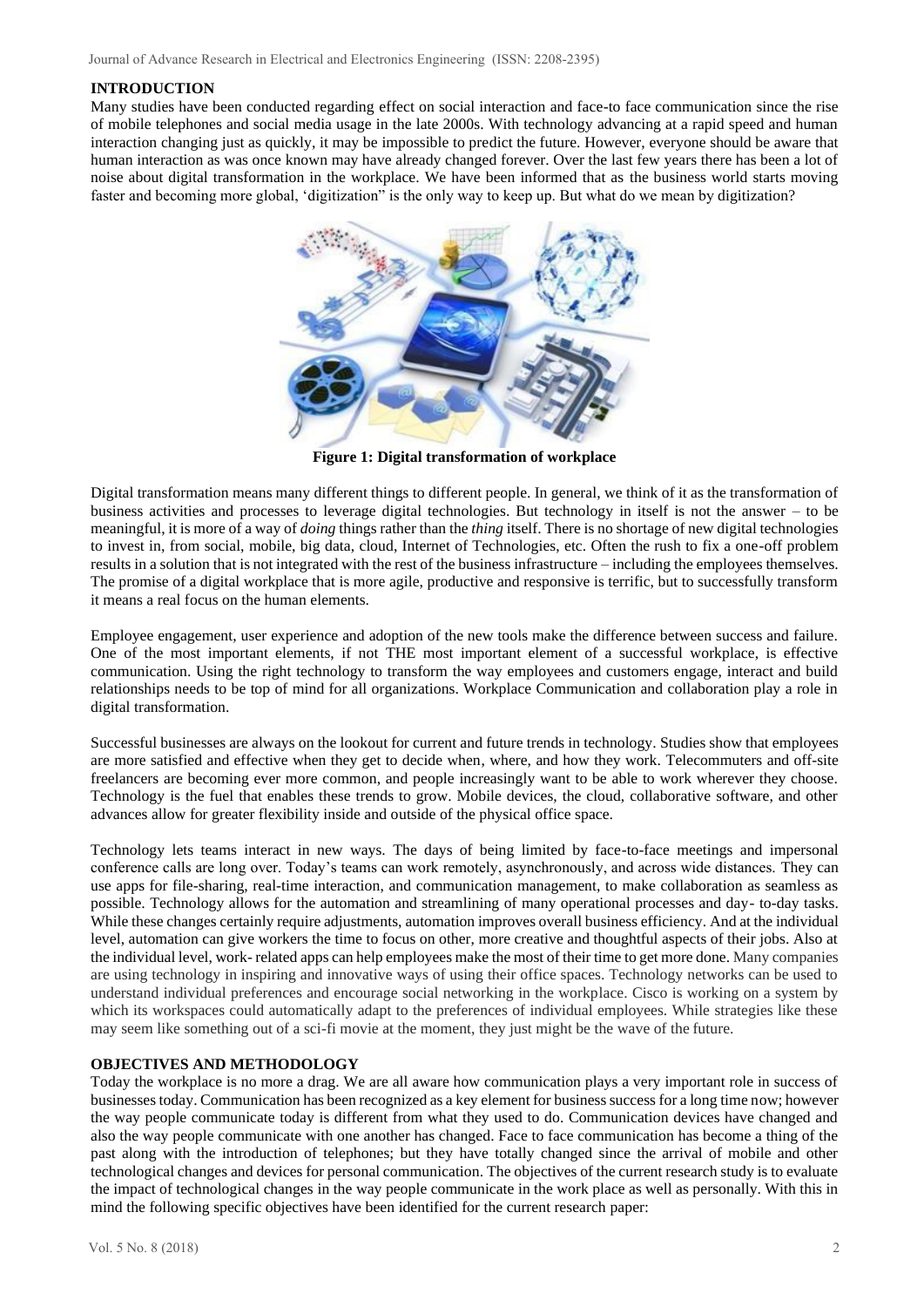- 1. Environment of business requiring change in communication styles.
- 2. Significant social factors affecting communication.
- 3. How organizations cope with this transformation
- 4. Employee attitudes to such changes.
- 5. Findings, Conclusion and recommendations.

As we have observed in the introductory remarks, digital transformation of the work place is impacting the way people interact and communicate with each other in an organizational as well as personal setting. Due to the fast pace of life, time is the premium commodity. Technology has given a lot of alternatives to people, on the way they communicate, collaborate and coordinate to get the work done. The present research paper is an attempt to find out what has changed and how organizations cope with such changes. Keeping in mind the above specific objectives a suitable methodology was to be identified to collect information, make suitable analysis and identify data suitable for further analysis and conclusion. During the process of survey of Literature it was found that a lot of work has been done in related areas and so the review produced excellent references for study and analysis. During this process adequate data was identified and obtained to complete the work of data analysis and arrive at conclusions. This has been done and results can be seen in the following pages.

## **REVIEW OF LITERATURE**

Digital Transformation involves technology being introduced into the work culture to create efficiency through automation or skill reorientation, making the process more aligned with achieving a predetermined goal. As a whole, we are seeing our everyday lives and our workplaces becoming more and more digitized. From technological advancements such as the pervasiveness of smart phones, the prolific growth of the Internet of Things and even the super disruptive advent of machine learning and artificial intelligence, digital transformations are taking place every day. The latest trends in digitizing efforts are looking at how people work and connect with their employers and work environments.



**Figure 2: digital transformation**

Introducing digital transformation has huge benefits for organizations—considering the workplace needs to keep pace with the changes the business environment. It is important for companies, now more than ever to respond appropriately through these challenges if they want to be successful. The rapid pace of technological change has been cited by most business leaders from Fortune 500 firms, as th[e single biggest challenge t](http://fortune.com/2016/06/03/challenges-facing-fortune-500/)hey face in today's world, according to a recent survey. So it's imperative that they commit to taking steps to counter this new wave of challenge if they want to keep their business moving forward towards success. When a company goes through a digital transformation, they miss out on their internal functionaries— mainly their employees. And, if the employees follow old practices, it would be difficult to build products and experiences that are in tune to today's consumer demands.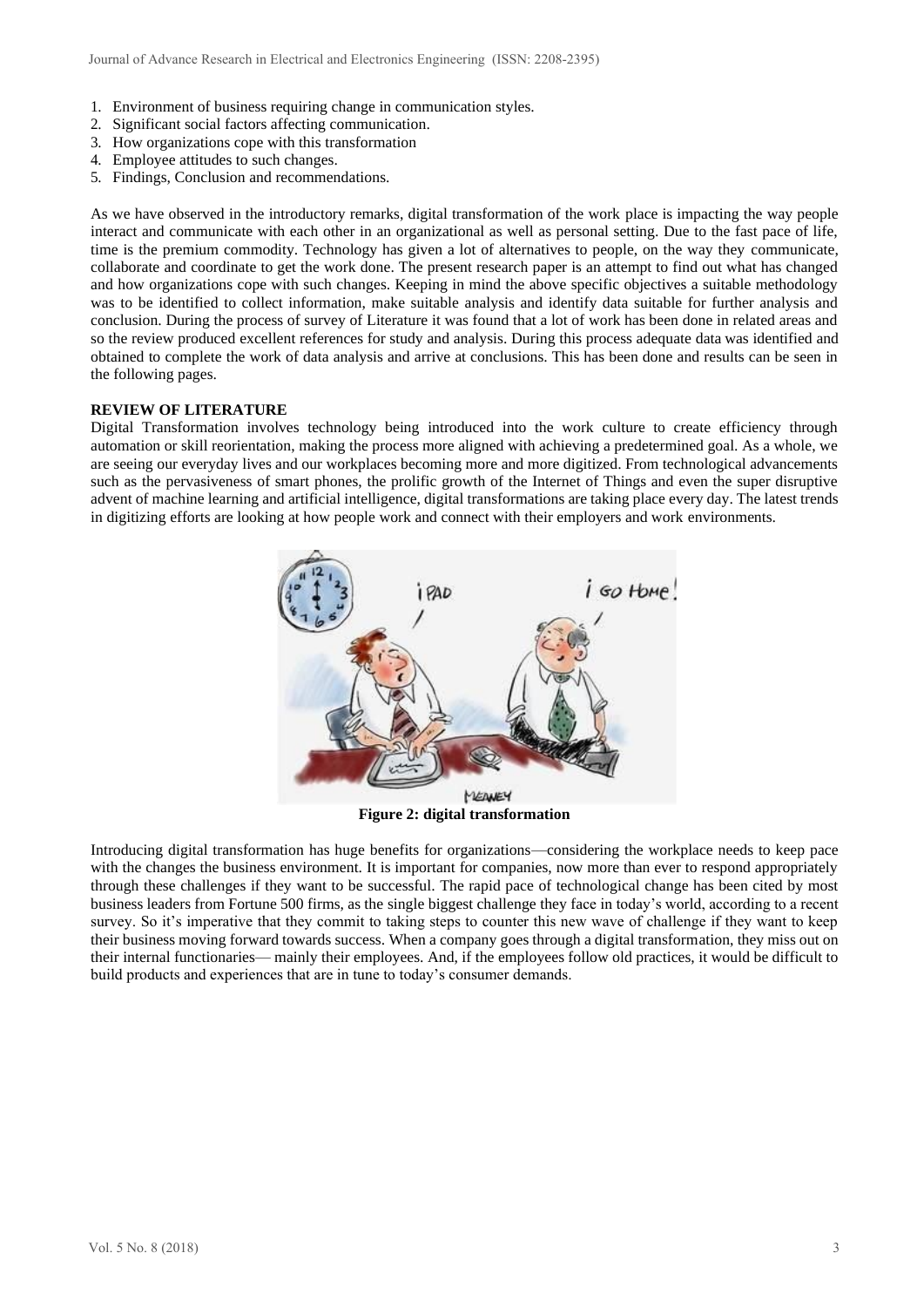

**Fig. 3: Efforts to Bring Digital Transformation into the Workplace**

Social Pulse is a tool which allows the management to know the prevalent collective emotions among its employees and it flags out the most prominent ones, like the dislike for the curved model among a majority of the employees. The result is a happier workforce that knows its voice is being heard at the very top. Like [the famous Hawthorne experiment s](http://www.economist.com/node/12510632)howed that employees' performance increases when they see that their employer is taking an interest in their activities, the attitudes haven't changed a lot. Technology might be the new way to signify interest, but when you are well connected to your employees, success becomes more achievable. Digital Transformation used to make the product experience better for clients revolves around bringing more engagement by taking the conversation with an individual on a more personal level. With employees, the steps towards transformation really are no different.

Workplace tools have a very strong influence on employee's motivation, performance and productivity. The right communications system can strengthen human connections over time and distance, and create an environment that is far more responsible and agile than ever before.

- New cloud-based "Unified Communications and Collaboration" solutions are key to enabling the digital workplace and flexible work lifestyles
- Employees can log in from anywhere on any digital device, and the system will immediately recognize them, their teams and all their contacts
- Presence capabilities let users find colleagues quickly and immediately begin messaging to share real- time information
- If the users need deeper collaboration, they simply click on the audio or video button to begin an audio or face-to-face call
- Screen sharing is also available for document sharing and updating, as well as sending files all right from the same application
- Downloadable mobile apps mean that your smart phone (personal or otherwise) essentially puts your desk phone to rest.
- The business itself benefits from lower costs, more flexibility and higher reliability than is typically available from the new IP-based networks, providing faster speeds and better quality.

Technology is widely misconstrued as the only amicable solution to our problems in the workplace, but if you are going to bring in new HR technology, you need to make sure that the technology prioritizes the individual, and not the other way round. The individual needs to be at the center of all conversations to build a better workplace as it pays more dividends. The productivity levels of those organizations who manage to engage their employees more rise up by 22%, compared to those who don't, [according to a survey by](https://hbr.org/2013/07/employee-engagement-does-more) Gallup.



**Figure 4: Powering richer inclusivity**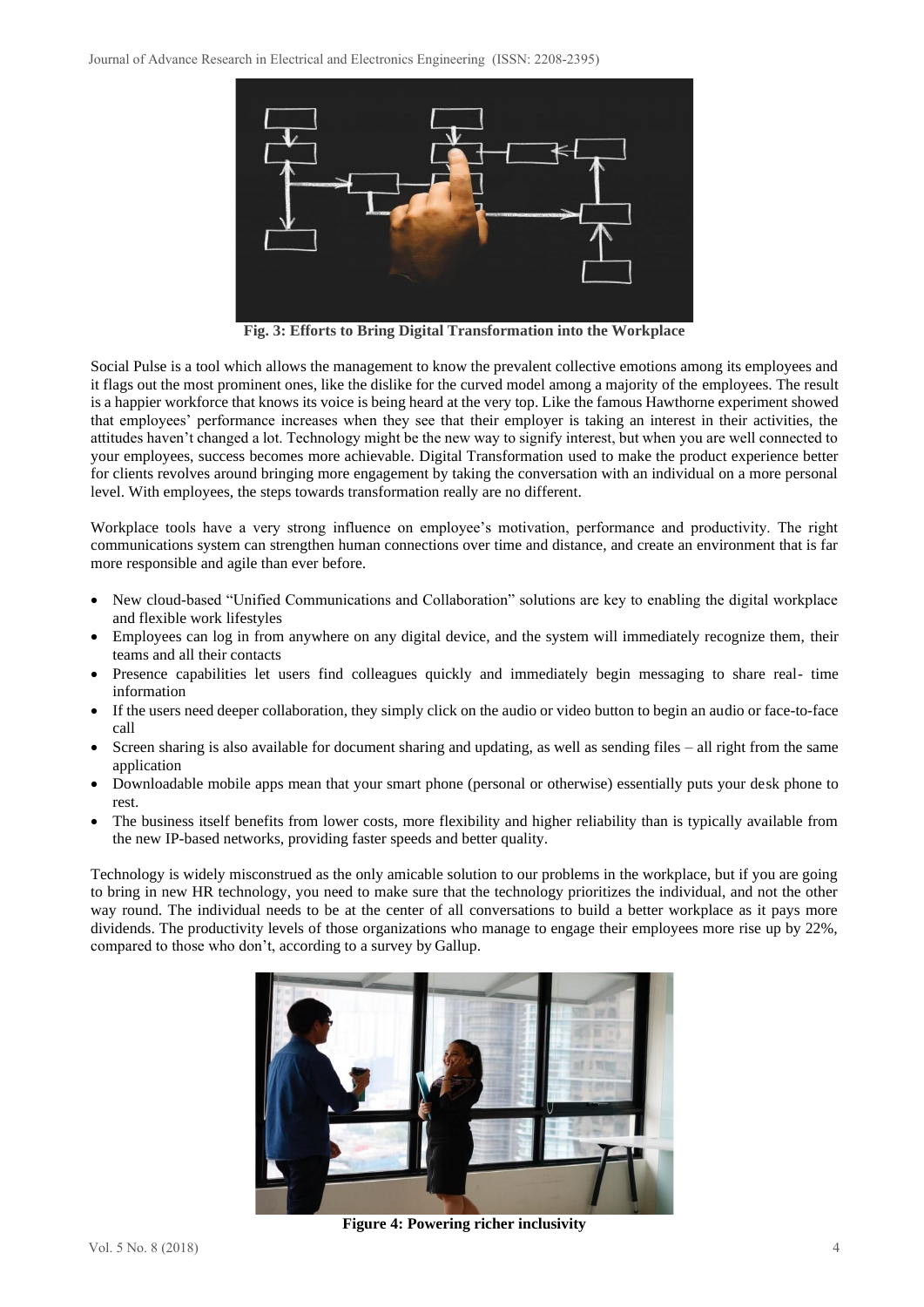Journal of Advance Research in Electrical and Electronics Engineering (ISSN: 2208-2395)

Implementing new HR technologies and believing that they will improve employee performance without initiating conversation with employees is a decision which is sure to end up as a disaster. Workforce would be directly affected by any new HR transformation you might bring in. A holistic strategy that fosters richer inclusivity can result in team cultures that will help businesses thrive in the future. [The process of digitizing everything r](https://www.pacandcopy.com/playing-trump-card-digitizing-everything/)evolves around creating a strategic advantage that places you ahead of your competitors. Instead of eyeing bigger changes, you should think about bringing smaller improvements in structure, design, and policy on how you move about doing things. Technology is an integral part of our lives as we interact with it on so many different levels, be it using Uber to get home, Face book to check out your friend's photos from his latest vacation, WhatsApp to communicate with a client, or Google to search for the answer to anything and more. It is not surprising that technology can make our lives easier and put the resources to much better use.

[Digital transformation in the workplace, l](https://www.forbes.com/sites/jeannemeister/2017/01/05/the-employee-experience-is-the-future-of-work-10-hr-trends-for-2017/#2d2da6dc20a6)ed by HR technologies, should also work on the same lines, allowing each employee to feel that the new tool or change, improved his/her performance significantly and allowed him/her to play a visible part in the achievement of the strategic goals of the organization. The implications of such a massive digital transformation could be huge in the workplaces, given only that, the employees are prioritized when choosing, implementing and positioning them. In today's highly competitive environment, the biggest strategic asset, with which you can gain an edge above the rest, is your team. So Companies move forward, engage employees, and invest in them to build an organization that pushes ahead towards success.

Technology is now the most important communication aid for organizations. Technology has transformed how organizations conduct public relations and marketing, including how they interact with the media and stakeholders. The rapid development and adoption of new technology has changed the face of communication from traditional media. The technology revolution has dramatically altered marketing as well. Companies can no longer rely on traditional advertising to generate revenue. This trend has resulted in a number of developments in marketing communication: The growing abundance of technological devices means that virtually every person in the company has a computer at home and a mobile phone in their pockets. It is also commonplace for employees to bring their mobile devices (BYOD Bring Your Own Device) to work or to conduct work off of them from their home...Communication technology can be a blessing and a curse for businesses. Technology improves productivity, but it also complicates marketing strategies and public relations, as well as internal communications.

In the present global economy Technology allows us to easily connect with people worldwide using their own choice of forums. We don't have to wait for a stamped letter to make its way across the miles or rack up a big long-distance phone bill (as was the case not that long ago); instead via the Internet we can instantly reach almost anyone whether through email, instant message, social media, or countless apps. As the speed of communicating has gone up, costs have been dramatically reduced.

Information overload is becoming a reality, with the Internet providing much more knowledge at the click of a mouse than could even be imagined in the past. This means there is much more data that can be communicated about any topic than was previously possible, limited only by our own ability to find, absorb, and store this information. As a result, savvy communicators have learned to turn toward specific technology solutions to help them harness, organize, and manage the data deluge. The Spreadsheets app from the multi-platform office solution WPS Office, for example, allows users to more efficiently contain and categorize different types of data using commonly used formulas. The app offers built-in tables and cell styles that simplify data organization and presentation.



**Figure 5: 'Always ON' society due to technology**

The nature of communication has changed along with its increase in speed and volume. Mobile devices that fit in our pockets have tiny keyboards that make expedient communication desirable; hence an increase in the use of shortcuts, symbols, abbreviations, and new words that get the point across with fewer characters. A multiplicity of devices has also made communication fast like smart phone, laptop, tablet, or desktop. The tools give teams access to each other's edits and comments on the same document or spreadsheet, facilitating communication and collaboration toward common goals. While technology is often seen as the culprit behind a decline in face-to-face talking, we have to give credit to technology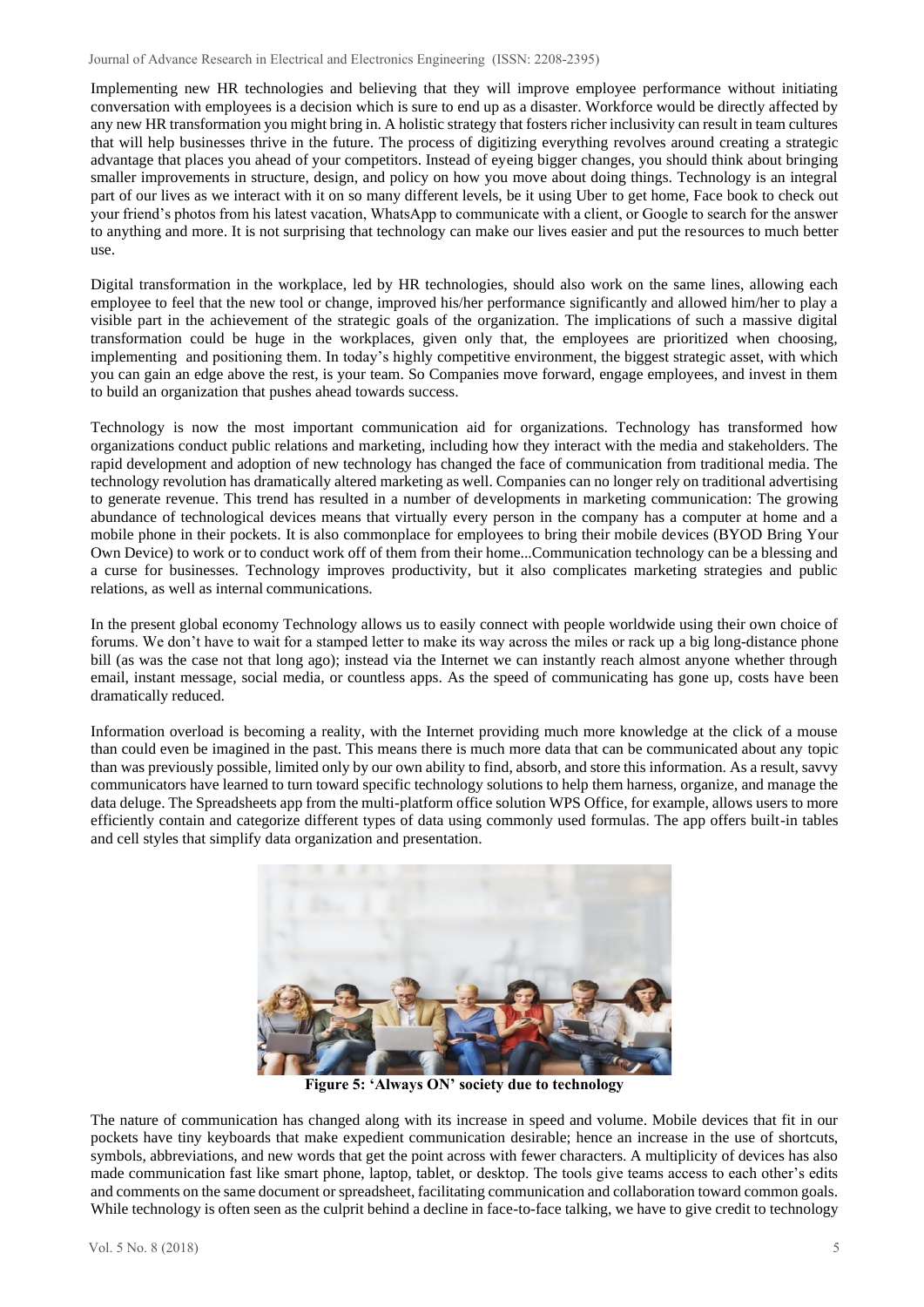for opening up many new avenues for expanding the comparatively limited communication options we had available in the past.

For many of us, communicating with family used to mean sending letters and cards through the mail and getting no response until weeks lat er and pay phones were the only option to call home if our car broke down on the side of the road, or if we had to stay after school. For the past decade or so, technology has transformed the way we communicate, to some extent due to the advent of the Internet. Instead of mailing letters, we are writing e-mails through [Gmail](https://www.pcmag.com/article2/0%2C2817%2C1830149%2C00.asp) or [Hotmail t](https://www.pcmag.com/article2/0%2C2817%2C2107834%2C00.asp)hat can be sent instantaneously to a recipient. We can even add multiple recipients to these e -mails, so that more than one person can read them. Even more, we can send greeting cards- No postage needed! Mobile phones have become a godsend, letting us place calls no matter where we are—on the way to work, at the beach, at school, etc.

It's true that technology has also made society somewhat impersonal. As a result, it's difficult to tell when a person is serious or sarcastic—our clever turns of phrase can easily be misconstrued. Technology tends to make communication and it's quicker to just get out of your seat and walk to the person, or simply pick up the phone. Even worse, younger generations have forgotten how to spell and write complete sentences due to the increased use of text messaging on mobile phones. The [State](http://www.gearlog.com/2007/04/report_links_text_messaging_wi.php) [Examination Commission out of](http://www.gearlog.com/2007/04/report_links_text_messaging_wi.php)  [Dublin, Ireland](http://www.gearlog.com/2007/04/report_links_text_messaging_wi.php) said in a report that in many cases, teenagers seemed "unduly reliant on short sentences, simple tenses, and a limited vocabulary" and that with the use of phonetic spelling and little or no punctuation; it's beginning to pose a threat to traditional writing, not to mention oral communication. In addition, we've seen how addicted people can become to their smart phones, like the [Apple I-Phone a](https://www.pcmag.com/article2/0%2C2817%2C2319438%2C00.asp)nd the [BlackBerry Storm 9530.](https://www.pcmag.com/article2/0%2C2817%2C2331977%2C00.asp) (You've probably heard the term for it: "Crack Berry.") People possess an obsessive need to constantly check their e-mail, even when on vacation with the family. It's as if we're afraid we'll miss something important or be out of the loop.

Twenty-first century communication has changed how we perceive the world in three essential ways: connectivity, authenticity, and style. The first way is obvious to any sentient being, but has transformed politics, business, and culture, bringing about the upheaval of within reach of the digital world. The digital era has radically flattened hierarchies of communication everywhere, and completely reshaped the old power relationship between the rulers and the masses. Now, a single furious customer can bring down a restaurant, a single, impassioned person can ignite support for a cause, and a single disgruntled citizen can start a movement and bring down a government. This shift has two implications for communications. First, it necessarily increases the volume and consequently brings down the accuracy and appropriateness of the information flow. Second, anyone's voice can get heard, and perhaps even get the hearing it deserves. That's the good news. You're competing with phony news, but if you persist, your story will most likely be heard.

#### **DATA ANALYSIS AND CONCLUSION**

As a big source of information, education, communication and entertainment, social media is going to be next big challenge for the different aspects of our social and personal Communication. Social media is creating a new kind of social order; it is strengthening social network but weakening inter-personal relations. User-generated content will lead to a new form of addiction for younger generation (difficult to rehabilitate), an age of over communication (24 hrs messaging and chat) and alienation on the other hand (leading to psychological disorder). Technology is everywhere; it has changed every aspect of our lives, the way we buy our books, listen to our favorite music, book our holidays, even the way we stay in touch with family and friends; it rules everything and most importantly how and why we communicate. Technology has revolutionized our daily routines but if there is one thing that has really evolved beyond recognition that would be the way we work.

Significant social factors would include the demographics of the new generation of working people in organizations (mostly young and educated). This set is digitally competitive and they know their way about. Their Communication style and language are unique. They want to be brief and communicate through texting and e-mails and are up to date with their information since they belong to the "always on" social group. Their opinions are shaped through peer pressure and not necessarily through data analysis or verification. So, this opens up the gate for communication and contact through the web and electronic media mostly mobile devices.

Organizations cope with these transformations by avoiding traditional media for publicity and customer contact. They identify opinion leaders whom they influence through web media for hosting favorable opinions and review of their products and services. Their recruitment is aimed at Talent identification, Recruitment and Training to be savvy with new media. As already pointed out in the review of Literature, the work arrangements are flexible and employees are facilitated to work at convenient hours and places, because the new digital media allows them to be in touch with their colleagues at all times.

The prospective employees like such flexible arrangements so that they can pursue their personal hobbies by creating spare time for leisure activities. This keeps them motivated. This is a big challenge of the current Human Resources Managers to identify and recruit such talent. Conventional forms of recruitment and placement have been replaced by Talent identification and access through the digital connective devices. The author would like to conclude by saying it is a "survival of the fittest" era. The prospective candidates for recruitment, placement and promotion go through Training and retraining to continuously update their skills and Talent.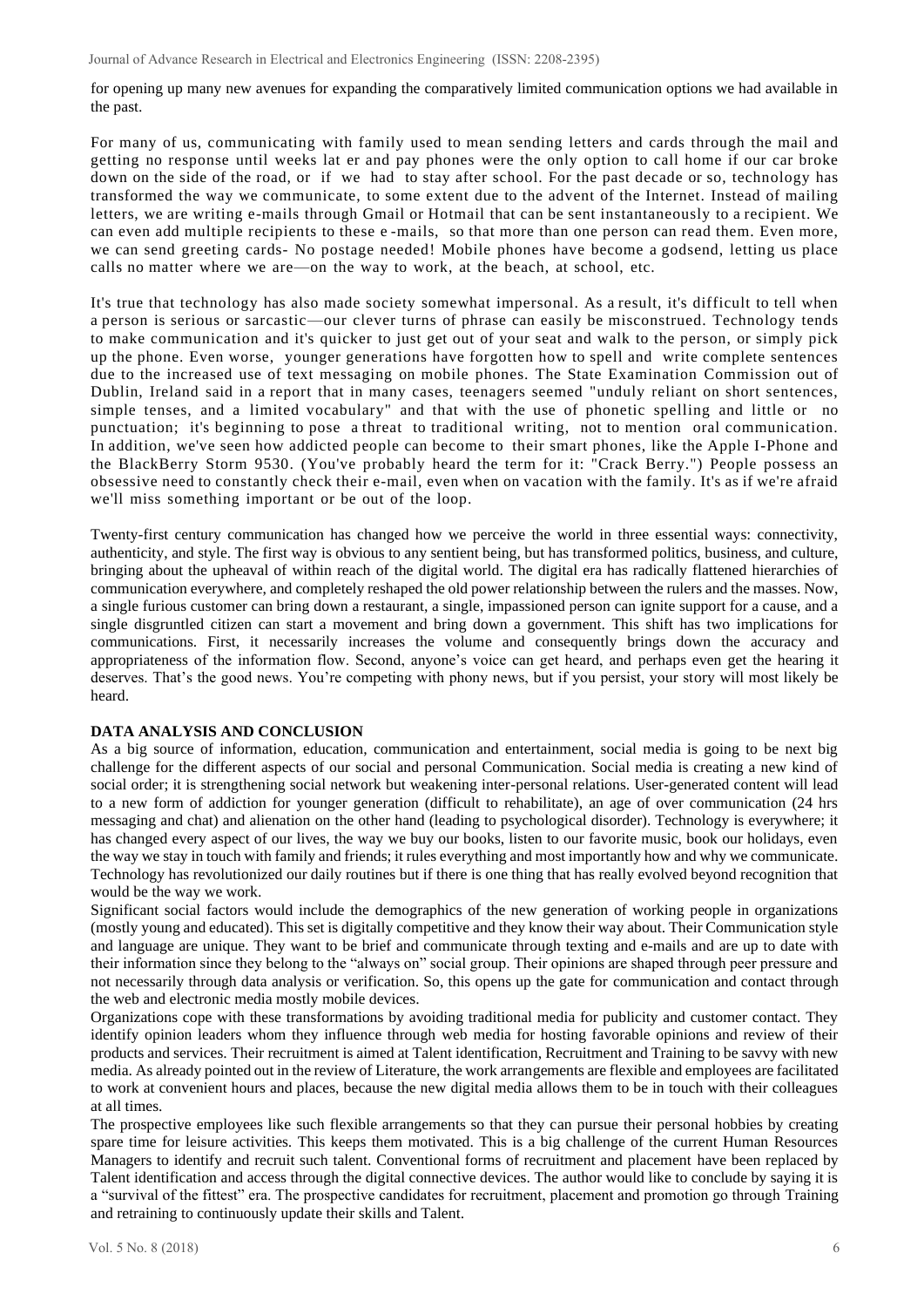## **SUGGESTIONS AND RECOMMENDATION**

Complex technology is now widely available and popular, with new developments emerging almost every day. So how companies keep up with and make sense of technological changes behind media and communication systems, changing social perceptions, and new media products of social forces will determine their success. While these new media are displacing long-established business models and corporate strategies, they also provide new and exciting opportunities for companies to improve customer relationships and expand businesses through strategies that adapt to this constantly changing new media era.

There is plenty of evidence demonstrating the power of digital communications and new media. Most marketers have the first-hand experience of the diminishing returns from traditional techniques. This is why many organizations seem to be waiting for the digital revolution to come through because they know intellectually it will impact them perhaps tomorrow, not today. A day which never seems to arrive; until it's too late. By then their competitor has seized the initiative and dominated them or until they get the wake-up call that their competitor is first in search, has higher and more qualified web traffic, gets better conversions, which lead to improved sales, lower costs and higher margins.

These facts confirm how overwhelmingly important technology has become not only for us but also for businesses. Should organizations ignore what´s happening out there and continue "business as usual"? This would be a terrible mistake; organizations have to create a new type of structure, one that is social and spreads across all functions. Only if organizations embrace the social media and technology revolution, will they be able to grow and move forward.

## **BIBLIOGRAPHY**

#### A. PRINT & PUBLICATIONS

- [1].Ahlqvist, Toni, Bäck, A., Halonen, M., Heinonen, S. (2008). Social media road maps exploring the futures triggered by social media. VTT Tiedotteita - Valtion Teknillinen Tutkimuskeskus (2454): 13.
- [2].Brignall, T.W., & van Valey, T. (2005). The impact of Internet communications on social interaction. Sociological Spectrum, 335-348.
- [3]. Berker, T., Hartmann, M., Punie, Y. and Ward, K. (eds) (2006) *Domestication of Media and Technologies,*  Open University Press, Maidenhead
- [4].Buckingham, D. (2008) *Youth, Identity, and Digital Media. The John D. and Catherine*
- *T. MacArthur Foundation Series on Digital Media and Learning.* Cambridge, MA: The MIT Press.
- [5].Buse, C. (2009) 'When You Retire, does Everything become Leisure? Information and Communication Technology Use and the Work/Leisure Boundary in Retirement', *New Media and Society*, Vol.11, No.7, pp.1143-61.
- [6].Campbell, S.W., & Kwak, N. (2011). Mobile communication and civil society: Linking patterns and places of use to engagement with others in public. Human Communication Research, 37, 207-222
- [7].Caron, A. (2000) *New Communication Technologies in the Home: A Qualitative Study of the Introduction, Appropriation and Uses of Media in the Family, Young People and the Media,* Sydney: International Forum of Researchers
- [8].English-Lueck, J. (1998) *Technology and Social Change: The Effects on Family and Community*, COSSA Congressional Seminar, 19th June.
- [9]. Fortunati, L. (2009) 'Old and New Media, Old Emotion', in Vincent, J. and Fortunati, L. (2009) *Electronic Emotion. The Mediation of Emotion via Information and Communication Technologies*, Peter Lang, Oxford, pp.35-62.
- [10]. Feeny, D. and Willcocks, L.P. (1998). Core IS Capabilities for Exploiting Information Technology. Sloan Management Review. 39(3) pp 9-21
- [11]. Fortunati, L. and Manganelli, A. (2004) *The Family, Communications and New Technology*, Proceedings of the Conference 'Mobile Communication and Social Change, October 18-19, Seoul, Korea.
- [12]. Gilligan, R. (2004) 'Understanding Material Culture and Digital Media: A Case Study of Cultural Factors Shaping Rural Adoption and Use of ICTs', in Haddon, (Ed.) International Collaborative Research. Cross-Cultural Differences and Cultures of Research, COST, Brussels, pp.51-86.
- [13]. Misra, S., Cheng, L., Genevie, J., & Yuan, M. (2014). The iphone effect: The quality of in-person social interactions in the presence of mobile device. Environment & Behavior, 1-24.
- [14]. Przybylski, A.K., & Weinstein, N. (2012). Can you connect with me now? How the presence of mobile communication technology influences face-to-face conversation quality. Journal of Social and Personal Relationships, 1-10.
- [15]. Rideout, V.J., Foeher, U.G., & Roberts, D.F. (2010). Generation M2: Media in the lives of 8- to- 18 year olds. Kaiser Family Foundation, 1-85.
- [16]. Turkle, S. (2012). Alone together: Why we expect more from technology and lessfrom each other. New York, NY: Basic Books
- [17]. Kaul V (2012) The Changing World of Media & Communication. Journal of Mass Communication and Journalism 2:116. doi:10.4172/2165-7912.1000116
- [18]. Haddon, L. and Silverstone, R. (1994) 'The Careers of Information and Communication Technologies in the Home', in Bjerg, K. and Borreby, K. (eds.) *Proceedings of the International Working Conference on Home Oriented Informatics, Telematics and Automation*, Copenhagen, 27th Jun- 1st July.
- [19]. Hemer O, Thomas T (edn.) (2005) Media and Glocal Change: Rethinking Communication for Development. Clacso